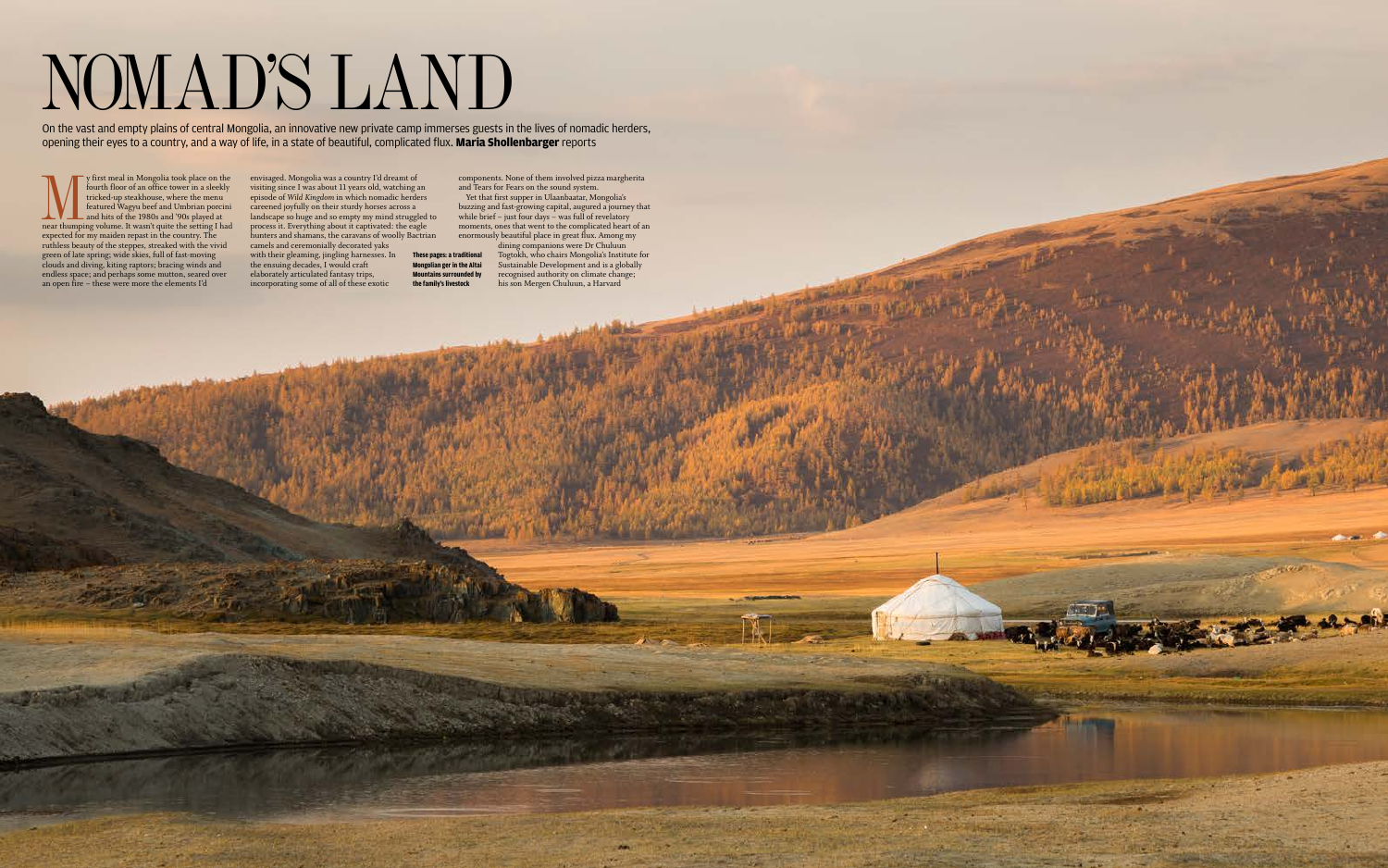

**Clockwise from left: the Mandala Mongolia camp where the author stayed. The author's bedroom, with orange stakes supporting the roof and wooden chests that contain riding chaps. A guest with Chimeddamba and his wife Tsedeusuren, who have just set up their summer camp** 





Business School alumnus, who was, until recently, executive director of the Mongolia Business Council and is CEO of Togtokh Trade, a private consultancy helping local companies achieve goals sustainably; and Ishbaljir Battulga (Ishee to his friends), a tourism operator who co-manages a luxury goods company – Mongolia's only locally owned one – that makes clothing and accessories from the finest goat, yak and baby-camel hair, purchased from nomadic herders. We had been convened by Karina Moreton, an Englishwoman with a passion for the country, who lives a few miles from Chipping Norton, but spends as much time in Mongolia as the exigencies of family life will allow.

These days she's deeply concerned with the increasingly precarious state in which both its wilderness and its nomads – who constitute over a third of the population – exist, as the effects of climate change are felt with an immediacy and severity that, Togtokh affirms, are among the most conspicuous on the planet. Sustained periods of drought and increasingly severe winters, known as *dzuds*, have decimated the livestock on which Mongolian herders rely (more than 700,000 animals are estimated to have perished of cold and starvation last winter and a

staggering 9.7 million in 2009-10). It's a terrible conspiracy of warped natural phenomena: the drought makes for poor grazing, so the animals enter the cold months weakened; then unusually extreme temperatures (last January saw them plummet to -43ºC) prove too much for them to survive. The result has been a mass human migration off the steppes and into the city: ger districts – permanent settlements where erstwhile herders have pitched their round felt tents, hoping for a less challenging set of circumstances – have proliferated in and around Ulaanbaatar. Many are woefully underserviced by plumbing or infrastructure; unemployment is high; and the gers' coal-burning stoves are the main culprit in the capital's occasional appalling levels of air pollution.

Now Moreton has set about bringing attention to, and in some small measure mitigating, the problem. This is why I'm here: to be the first to experience a unique tailormade experience she's piloting through boutique travel designers Cazenove+Loyd called Mandala Mongolia, a high-spec, private, mobile ger camp that can be set up anywhere in the country, from the Altai Mountains in the west to the southern Gobi Desert – to, in my case, less than 90 minutes' drive from

Ulaanbaatar, on a wildflower-strewn plain not far from Hustai National Park. The location is mostly contingent on clients' desires, whatever the physical coordinates. However, the idea of Mandala Mongolia is to "shadow" the nomadic families with whom Moreton has cultivated relationships. Its guests, for a few days or weeks, participate in the lives of the herders, observing their routines, walking or riding their land, and hearing, via the translations of a guide and host, their stories.

But Moreton's aspirations for the project don't end there. "We work with a number of small urban charities that identify families who are 'city nomads' – ones who've suffered major livestock losses and moved to the city, where their hopes for jobs are often not realised," she says. "One month's occupancy of Mandala will fund an entire year of support for such a family to live alongside one of our established families and help with their animals. This family will feed and help reassimilate the 'assistant' nomads; we'll pay their salary."

It's an innovative philanthropic model here, to be sure. In the meantime, however, Mandala Mongolia on its own is compelling enough stuff. I departed the elegant surrounds of the Shangri-La Ulaanbaatar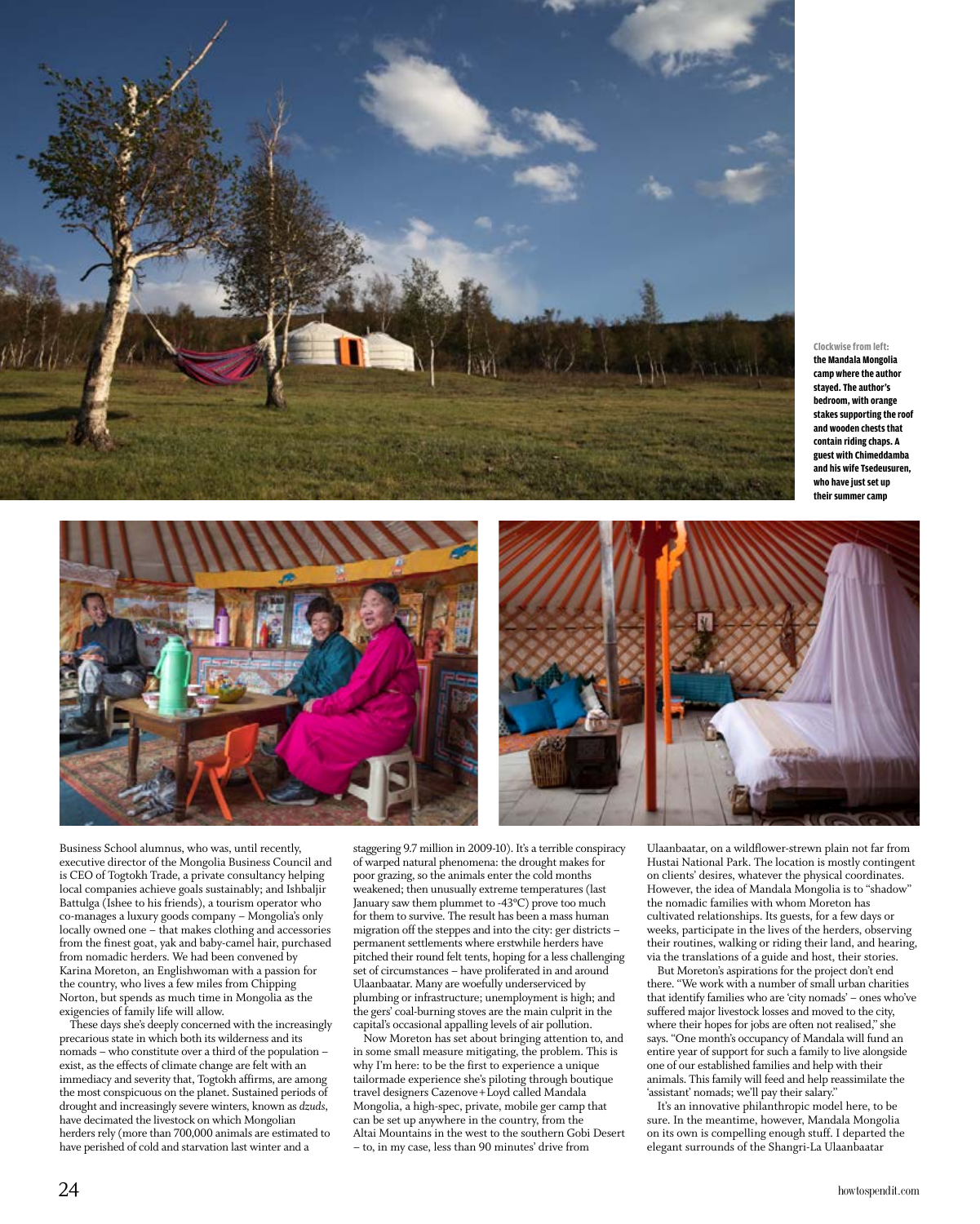



around midday with my host guide, Almagul Karagaz, heading west. Within half an hour we were off the highway and onto a rust-hued dirt road, tracing the centre seam of a shallow valley cupped by low granite ridges; the skies overhead, to my delight, were pinpricked with tiny silhouettes of hawks riding on thermals far above us. After another half an hour we began to climb one of the slopes, the dirt trail cresting the summit and following it for a couple of miles, the Land Cruiser vibrating every once in a while in the stiff wind. All around were plains furred with grass and pools of blue-white caryopteris, punctuated every so often in the far distance by a series of bright-white dots – the gers of herders. Goats, sheep and diminutive, skittish horses, their manes sheared and stiff, were dustings of brown and beige.

Eventually, we reached a birch wood, in which was pitched a small tent – an indulgent lunch stop set up by a few of Mandala's advance team. We ducked out of the wind and into a wholesome three-course lunch of traditional dumplings, fresh salads and a parfait with a coulis of sea-buckthorn berries, Mongolia's



panacea fruit (Almagul elaborated its salutary elements, most famous among them its vitamin C levels, said to be many times those of oranges). When we emerged, the wind had died down and the temperature was soaring past 30 degrees; we continued along and over the ridge and dipped down onto a wide plain, where Mandala awaited.

The camp (pictured on previous page) is a thing of quiet excellence, conceived to please both the most adventurous and demanding of Cazenove+Loyd's clients. That we are squarely in the wilderness is evidenced everywhere – by the lack of a phone signal, by the patent emptiness of the horizon, by the velvety absoluteness of the darkness once the sun retreats beyond the far hills. But at my disposal are a hot shower and a king-size bed swathed in soft cotton and down and draped in netting; a separate dining and living ger, with a pull-down screen and projector for films, as well as a turntable and a selection of vintage vinyl compilations of classical piano and symphonies (a couple with gorgeous Stalin-era cover designs), and a telescope for stargazing (when Mandala is based this

**Clockwise from above: a family prepares to move to a summer encampment. Milking the goats can be a lengthy process. In the Altai Mountains, some nomads hunt on horseback using golden eagles** 

close to Ulaanbaatar, a local astronomy professor can drop by of an evening, given a day's notice).

There are French presses for the coffee, a hammock strung between two birches and four staff, among them a chef who deftly refined Mongolian standards such as beef dumplings in milk tea and stone-grilled mutton khorkhog for an urban palate. The ger's design hews broadly to tradition – orange spokes supporting the roof, their azure tips representing the sky; thick felt panels layered between waterproof covers to keep the chill wind at bay; wood chests and armoires painted with floral motifs and containing hot-water bottles and riding chaps, snacks and a handcarved cooler full of local lager and fresh juices.

Below us on the plain, one of the herder families Moreton has worked with on and off for years has just set up its summer ger. Both with gunmetal-grey hair, Chimeddamba and his wife Tsedeusuren (Chimedee and Tseegii to me) have settled here from May to October for going on 40 years, with a herd of some 600 or 700 animals – cows, goats, sheep and the small native horses, their manes still long and shaggy after winter – as well as two sons, now grown. Over cups of boiled-milk